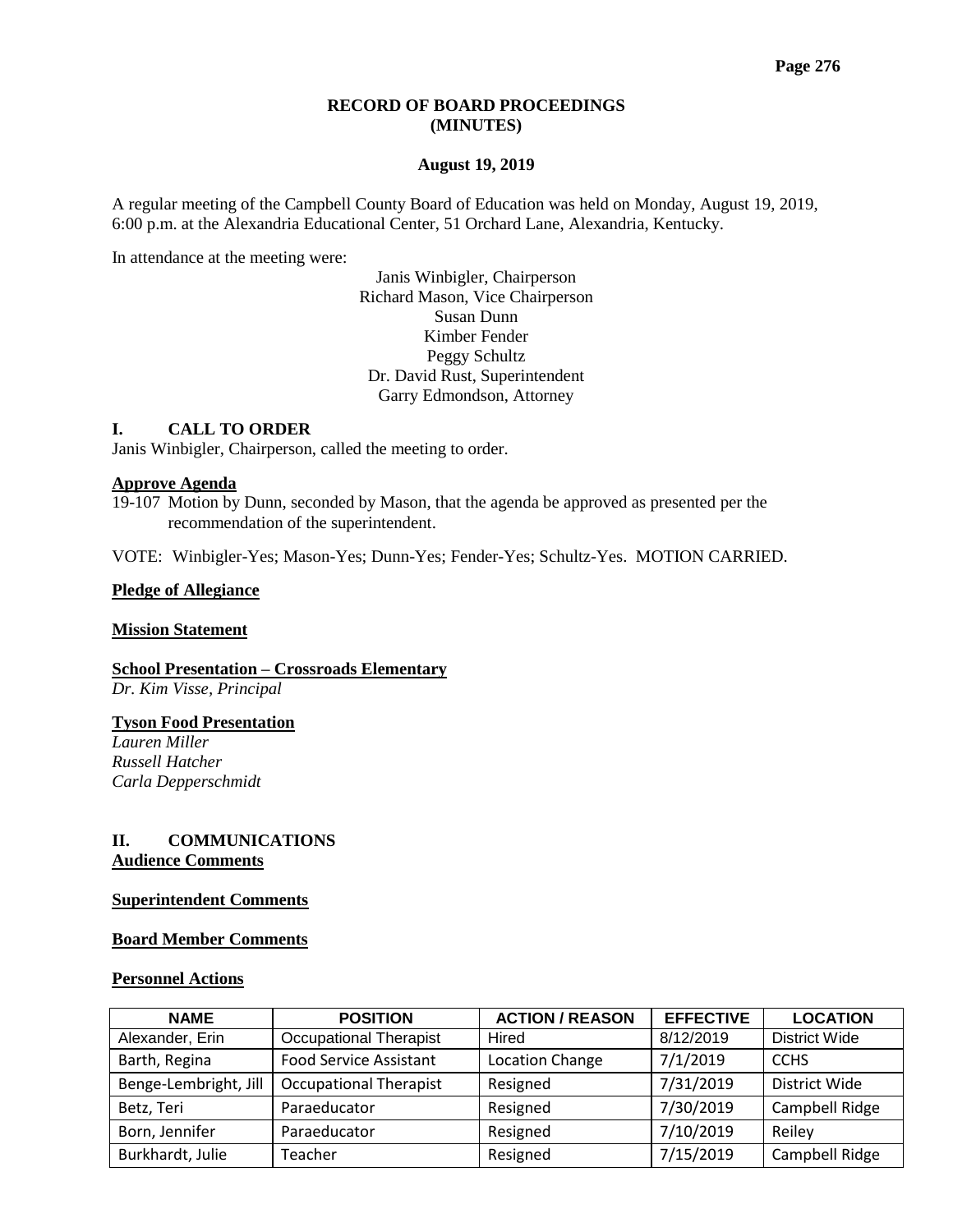| Campbell, Benjamin  | Associate Youth Football<br>Director                  | 7/16/2019<br>Hired<br><b>CCMS</b> |                            |                |
|---------------------|-------------------------------------------------------|-----------------------------------|----------------------------|----------------|
| Carter, Lindsey     | <b>School Nurse</b>                                   | Resigned                          | 7/8/2019<br>Campbell Ridge |                |
| Cooper, Rachel      | Teacher                                               | Hired                             | 8/12/2019                  | <b>CCHS</b>    |
| Crowder, Ronald     | 7/16/2019<br><b>Assistant Football Coach</b><br>Hired |                                   |                            | <b>CCMS</b>    |
| D'Amico, Melinda    | Teacher                                               | Resigned                          | 7/19/2019                  | <b>CCHS</b>    |
| Eggemeier, Michelle | Youth Athletic Coach                                  | Hired                             | 7/16/2019                  | <b>CCMS</b>    |
| Farrell, John       | Custodian                                             | Hired                             | 8/9/2019                   | Crossroads     |
| Field, Taylor       | Teacher                                               | Hired                             | 8/12/2019                  | Grant's Lick   |
| Fryman IV, Robert   | <b>Head Custodian</b>                                 | Resigned                          | 8/2/2019                   | Campbell Ridge |
| Geiger, Joan        | <b>Food Service Assistant</b>                         | Hired                             | 8/12/2019                  | Campbell Ridge |
| Gray, Lindsey       | Teacher                                               | Hired                             | 7/11/2019                  | Campbell Ridge |
| Grothaus, Leonard   | <b>Bus Driver</b>                                     | Hired                             | 8/12/2019                  | Transportation |
| Hasenstab, Mark     | <b>Bus Driver</b>                                     | Hired                             | 8/12/2019                  | Transportation |
| Hearld, Jacob       | <b>Band Instructor</b>                                | Hired                             | 7/22/2019                  | <b>CCHS</b>    |
| Hervey, Laura       | Paraeducator -Special Ed                              | Hired                             | 8/12/2019                  | Reiley         |
| Hicks, David        | <b>Mental Health Professional</b>                     | Hired                             | 8/2/2019                   | <b>CCHS</b>    |
| Hinkel, Alexandra   | Teacher                                               | Hired                             | 8/12/2019                  | Campbell Ridge |
| Johnston, Kendra    | Teacher                                               | Hired                             | 7/9/2019                   | Reiley         |
| Joseph, John        | <b>Band</b>                                           | Hired                             | 7/16/2019                  | <b>CCHS</b>    |
| Kelsch, Candice     | Teacher                                               | Hired                             | 7/24/2019                  | Reiley         |
| Kyle, George        | Youth Athletic Coach                                  | Hired                             | 7/18/2019                  | <b>CCMS</b>    |
| Lawson, Bethany     | Volleyball Coach                                      | Hired                             | 7/16/2019                  | <b>CCMS</b>    |
| Leicht, Michael     | Youth Athletic Coach                                  | Hired                             | 7/16/2019                  | <b>CCMS</b>    |
| Lyle, Norm          | Youth Athletic Coach                                  | Hired                             | 7/16/2019                  | <b>CCMS</b>    |
| Malloy, Cassaundra  | Youth Athletic Coach                                  | Hired                             | 7/16/2019                  | <b>CCMS</b>    |
| Mayes, Nichole      | Youth Athletic Coach                                  | Hired                             | 7/16/2019                  | <b>CCMS</b>    |
| McKenzie, Matthew   | Youth Football Director                               | Hired                             | 7/16/2019                  | <b>CCMS</b>    |
| Moran, Julie        | <b>Food Service Assistant</b>                         | Location Change                   | 7/1/2019                   | <b>CCMS</b>    |
| Neiser, Mitchell    | <b>Bus Driver</b>                                     | Hired                             | 8/12/2019                  | Transportation |
| Niemeier, Jason     | Teacher                                               | Hired                             | 8/12/2019                  | <b>CCHS</b>    |
| Norwell, Adam       | Youth Athletic Coach                                  | Hired                             | 7/16/2019                  | <b>CCMS</b>    |
| Pabst, Elizabeth    | Teacher                                               | Hired                             | 8/12/2019                  | Crossroads     |
| Peavley, Tracey     | Teacher                                               | Resigned                          | 7/14/2019                  | <b>CCHS</b>    |
| Porter, Jimmy       | <b>Head Football Coach</b>                            | Hired                             | 7/16/2019                  | <b>CCMS</b>    |
| Rankin, Natasha     | Freshman Cheer Coach                                  | Hired                             | 7/10/2019                  | <b>CCHS</b>    |
| Rath, Jeffrey       | <b>Bus Monitor</b>                                    | Hired                             | 8/12/2019                  | Transportation |
| Rawe, Richard       | <b>Bus Driver</b>                                     | Hired                             | 8/12/2019                  | Transportation |
| Rebholz, Kathleen   | <b>Bus Monitor</b>                                    | Hired                             | 8/12/2019                  | Transportation |
| Reis, Jeremy        | Youth Athletic Coach                                  | Hired                             | 7/16/2019                  | <b>CCMS</b>    |
| Riedinger, Casey    | 7/16/2019<br>Youth Athletic Coach<br>Hired            |                                   |                            | <b>CCMS</b>    |
| Schafer, Kari       | Paraeducator -Special Ed                              | Hired                             | 8/12/2019                  | Grant's Lick   |
| Stradelmann,        | 8/12/2019<br>Teacher<br>Hired                         |                                   | Grant's Lick               |                |
| Amanda              |                                                       |                                   |                            |                |
| Strange, Rebecca    | Paraeducator                                          | Resigned                          | 7/29/2019                  | <b>CCHS</b>    |
| Strouse, Amy        | Girls Cross Country Coach                             | Hired                             | 7/16/2019                  | <b>CCMS</b>    |
| Styer, Troy         | Asst. Football Coach                                  | Hired                             | 7/15/2019<br><b>CCHS</b>   |                |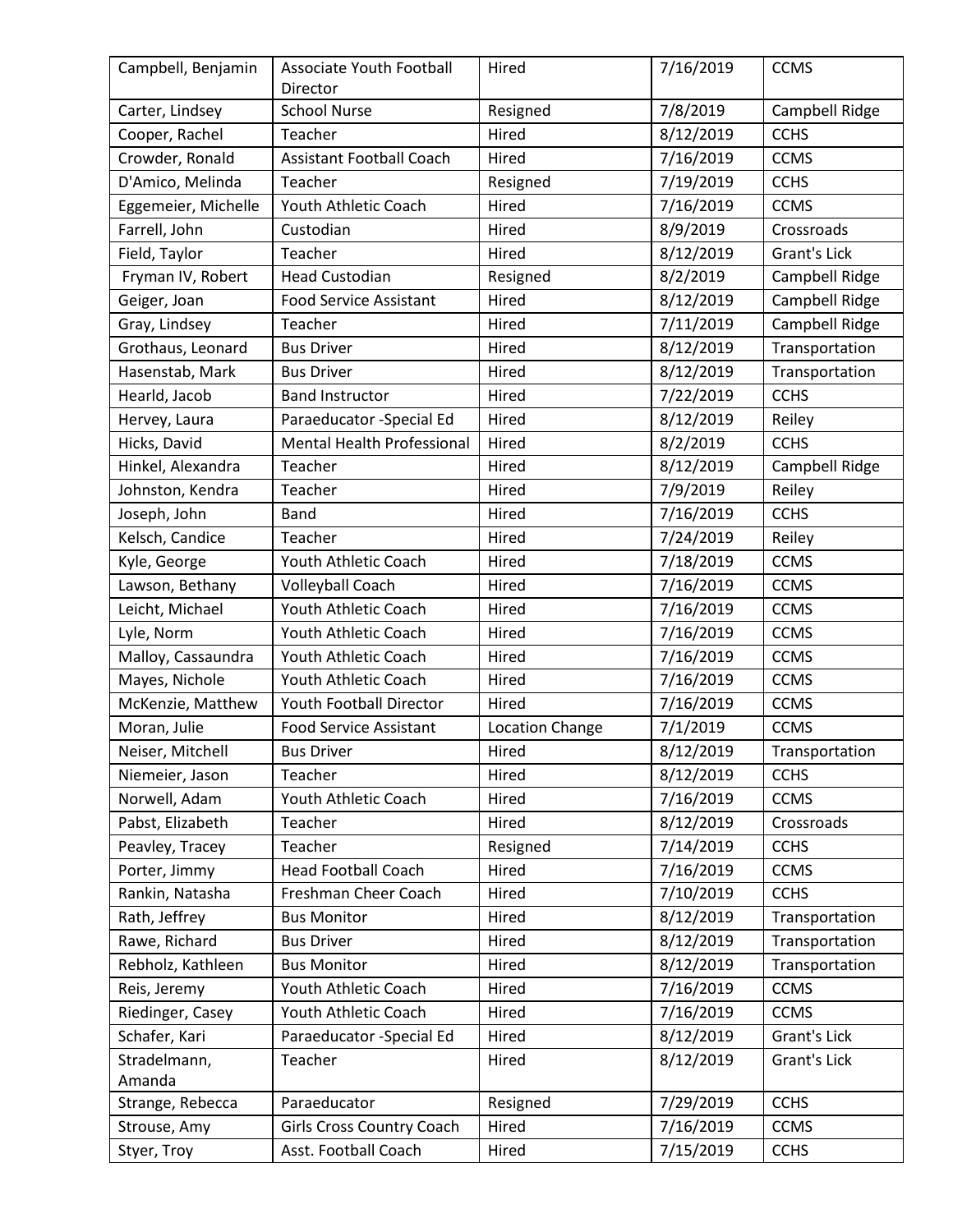| Thoerner, Erin     | <b>School Nurse</b>           | Hired    | 8/12/2019 | Campbell Ridge |
|--------------------|-------------------------------|----------|-----------|----------------|
| VanOrsdel, Lindsey | Teacher                       | Resigned | 7/16/2019 | Reiley         |
| Visse, Marissa     | 21st Century Tutor            | Hired    | 7/17/2019 | Crossroads     |
| Walter, Michelle   | <b>Head Cheer Coach</b>       | Hired    | 7/16/2019 | <b>CCMS</b>    |
| Weinel, Crystal    | Paraeducator                  | Resigned | 7/26/2019 | Crossroads     |
| White, Elissa      | <b>Preschool Paraeducator</b> | Hired    | 8/12/2019 | Cline          |
| Wiesenhahn, Sara   | Teacher                       | Hired    | 8/12/2019 | <b>CCMS</b>    |
| Williamson,        | Paraeducator - Special Ed     | Hired    | 8/12/2019 | <b>CCHS</b>    |
| Catherine          |                               |          |           |                |

### **Substitutes**

| Bray, Patricia   | Sub Teacher &<br>Paraeducator    | Hired<br>7/24/2019 |           | District Wide |
|------------------|----------------------------------|--------------------|-----------|---------------|
| Garlitz, Julie   | Substitute Paraeducator<br>Hired |                    | 7/17/2019 | District Wide |
| Hickman, Erica   | Sub Teacher &<br>Paraeducator    | Hired              | 7/31/2019 | District Wide |
| Hill, Tobias     | Sub Teacher &                    | Hired              | 7/24/2019 | District Wide |
|                  | Paraeducator                     |                    |           |               |
| Luhn, Jodi       | Sub Teacher &                    | Hired              | 7/30/2019 | District Wide |
|                  | Paraeducator                     |                    |           |               |
| Mackie, Angela   | Substitute Paraeducator          | Hired              | 7/17/2019 | District Wide |
| Mingo, Linda     | Sub Teacher &                    | Hired              | 7/24/2019 | District Wide |
|                  | Paraeducator                     |                    |           |               |
| Weinel, Crystal  | Substitute Paraeducator          | 8/12/2019<br>Hired |           | District Wide |
| Whisman, Valerie | Sub Teacher &<br>Paraeducator    | Hired              | 7/31/2019 | District Wide |
|                  |                                  |                    |           |               |

### **Written Communications and Reports**

SBDM Minutes Public Relations Report School Related Field Trip Reports Field Trip Report – Athletics Field Trip Report - Transportation Organizational Chart 2019-20 Data Security Correspondence from CCMS; One-to-One Computer Request Correspondence from CCHS and CCMS; Change in Grading Scale Policy Revision 08.221 (Grading); First Reading

# **III. ACTION AGENDA**

# **Private Carrier Transportation Request; CCHS Chorale, Asbury Choir Invitational, Wilmore, KY by Charter Bus**

19-108 Motion made by Fender, seconded by Schultz, to approve the CCHS Chorale private carrier request to Asbury University, Wilmore, KY by charter bus set for September 26, 2019 per the recommendation of the superintendent.

VOTE: Winbigler-Yes; Mason-Yes; Dunn-Yes; Fender-Yes; Schultz-Yes. MOTION CARRIED.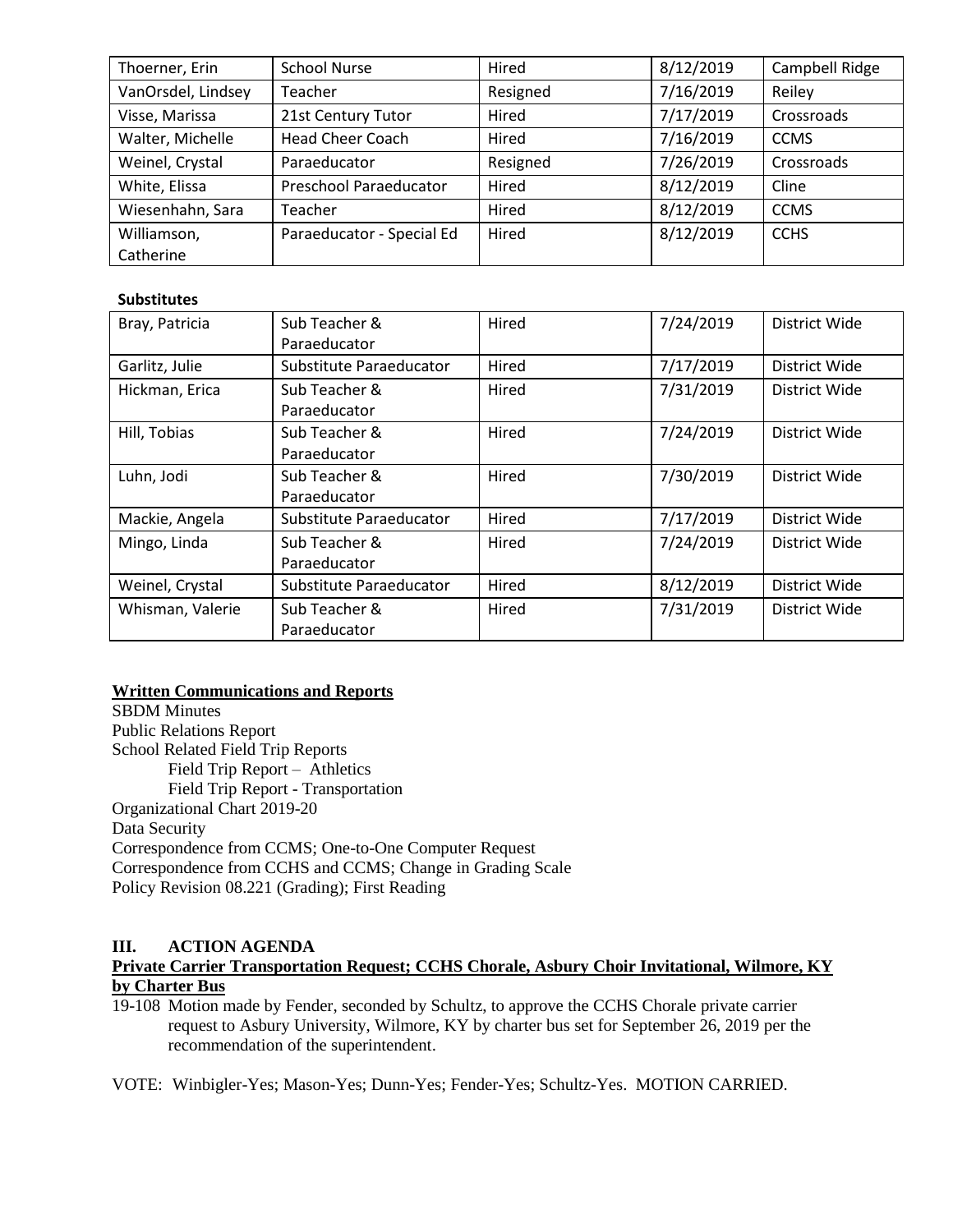## **Private Carrier Transportation Request; CCMS 7th/8th Grade Band, Music In the Parks, Pigeon Forge, TN by Charter Bus**

19-109 Motion made by Mason, seconded by Dunn, to approve the CCMS  $7<sup>th</sup>$  and  $8<sup>th</sup>$  grade bands private carrier request to Dollywood, TN by charter bus set for April 24-25, 2020 per the recommendation of the superintendent.

VOTE: Winbigler-Yes; Mason-Yes; Dunn-Yes; Fender-Yes; Schultz-Yes. MOTION CARRIED.

## **Thomas More University ATP Clinical Education Site Agreements**

19-110 Motion made by Schultz, seconded by Dunn, to approve the agreement for Campbell County High School to be a clinical site for Thomas More University's Athletic Training Program per the recommendation of the superintendent.

VOTE: Winbigler-Yes; Mason-Yes; Dunn-Yes; Fender-Yes; Schultz-Yes. MOTION CARRIED.

## **PILOT Agreement Fairmount Properties**

19-111 Motion made by Fender, seconded by Dunn, to approve the Agreement in Lieu of Taxes with FPNKU, LLC. per the recommendation of the superintendent.

Northern Kentucky University has contracted with FPNKU, LLC to develop the property on the corner of Nunn Drive and US 27 in Highland Heights. Because this properly is being developed in a Tax Increment Funding (TIF) district and being funded through the use of Industrial Revenue Bonds (IRB), the developer is eligible to put future tax savings toward the improvement costs of the property.

As is typical in this type of arrangement, taxing districts, recognizing the importance of the economic development and the risk taken by the developer, pledge a certain amount of their tax revenue toward the project. FFNKU has reached out to different taxing districts, including the County, City of Highland Heights and Campbell County Schools, asking for a pledge of future taxes.

For Kentucky School Districts, the function of school financing and the SEEK formula create a leverageable synergy in which Campbell County can basically pledge the taxes to the developer that would otherwise be equalized by the state via the SEEK program. In return, the developer will provide the school district with a payment in lieu of taxes (PILOT) to provide revenue to the district based on the assessed value of the developed property.

In this agreement, Campbell County would agree to pledge 45% of the projected tax revenue that would otherwise be collected based on PVA assessment at the applicable tax rate, in return for a PILOT payment equal to 55% of projected tax revenue resulting from the same PVA assessment and applicable tax rate. A 45% pledge to the project by the school district is concurrent to what would otherwise be equalized by the state if this was a typical taxable development. The PILOT will be paid over the course of the 30-year IRB.

Ultimately, because of SEEK calculations, the District is not losing any real revenue and will now receive new revenue it was not receiving because NKU is a tax-exempt entity. Without these taxing arrangements, it would be difficult for the developer to engage in this project

VOTE: Winbigler-Yes; Mason-Yes; Dunn-Yes; Fender-Yes; Schultz-Yes. MOTION CARRIED.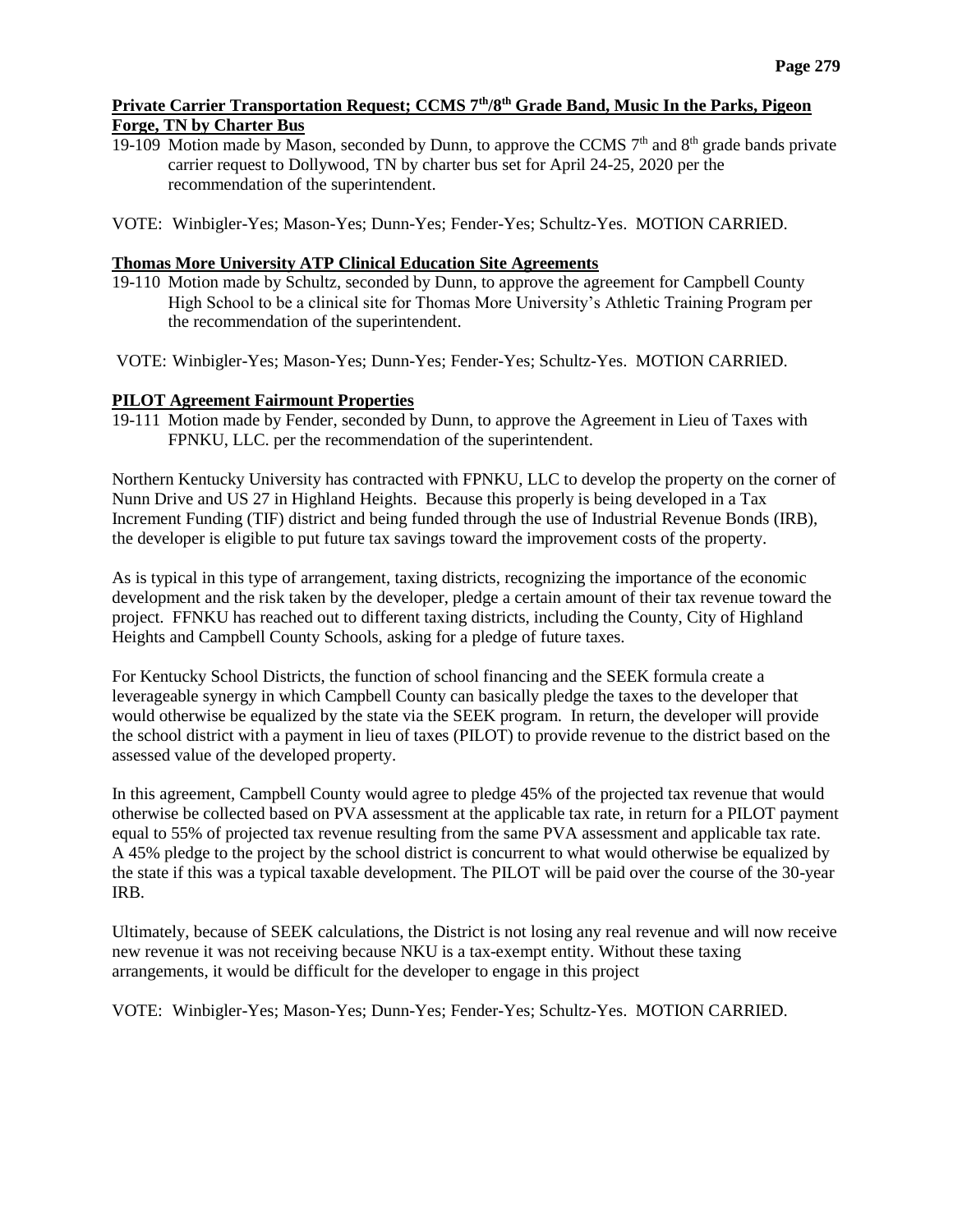### **Page 280**

## **IV. CONSENT AGENDA**

19-112 Motion made by Dunn, seconded by Fender, that the consent agenda be approved as presented per the recommendation of the superintendent.

### **Minutes**

July 9, 2019 – Special Meeting July 16, 2019 – Regular Meeting

## **Bills - Addendum**

General Fund # 133690-133828 as listed in the Orders of the Treasurer

# **Bills – Regular**

General Fund # 133829-134012 as listed in the Orders of the Treasurer

## **Treasurer's Report**

| Campbell County Board of Education |                               |                 |                               |               |                  |  |
|------------------------------------|-------------------------------|-----------------|-------------------------------|---------------|------------------|--|
| Treasurer's Report                 |                               |                 |                               |               |                  |  |
|                                    | For Month Ended July 31, 2019 |                 |                               |               |                  |  |
|                                    | <b>Beginning</b>              |                 | <b>Expenditures</b><br>Ending |               |                  |  |
| <b>Fund</b>                        | <b>Balance</b>                | <b>Revenues</b> | <b>Salaries</b>               | <b>Others</b> | <b>Balance</b>   |  |
|                                    |                               |                 |                               |               |                  |  |
| General                            | 11,800,596                    | 1,132,449       | (468, 162)                    | (262, 607)    | 12,202,277       |  |
|                                    |                               |                 |                               |               |                  |  |
| <b>Sick Leave Retire.</b>          | 168,257                       |                 | $\Omega$                      | $\Omega$      | 168,257          |  |
|                                    |                               |                 |                               |               |                  |  |
| <b>Committed Funds</b>             | 400,000                       |                 | 0                             | $\Omega$      | 400,000          |  |
|                                    |                               |                 |                               |               |                  |  |
| <b>Special Revenue</b>             | 0                             | (107, 466)      | (74, 899)                     | (43, 408)     | (225, 774)       |  |
| <b>District Activity</b>           | 122,024                       | 91              |                               | (9,208)       | 112,908          |  |
|                                    |                               |                 |                               |               |                  |  |
| <b>Capital Outlay</b>              | 178,359                       | $\Omega$        | $\Omega$                      | $\Omega$      | 178,359          |  |
|                                    |                               |                 |                               |               |                  |  |
| <b>Building</b>                    | $\overline{\phantom{0}}$      | $\Omega$        | 0                             | $\Omega$      |                  |  |
|                                    |                               |                 |                               |               |                  |  |
| <b>Construction</b>                | 905,908                       | $\mathbf 0$     | 0                             | $\Omega$      | 905,908          |  |
|                                    |                               |                 |                               |               |                  |  |
| <b>Debt Service</b>                |                               | 451,157         | 0                             | (2,559,926)   | (2, 108, 770)    |  |
|                                    |                               |                 |                               |               |                  |  |
| <b>Food Service</b>                | 185,880                       | 1,666           | (10, 719)                     | (18, 766)     | 158,060          |  |
|                                    |                               |                 |                               |               |                  |  |
| Totals*                            | \$13,761,025                  | 1,477,896       | (553, 780)                    | (2,893,915)   | \$<br>11,791,226 |  |
|                                    |                               |                 |                               |               |                  |  |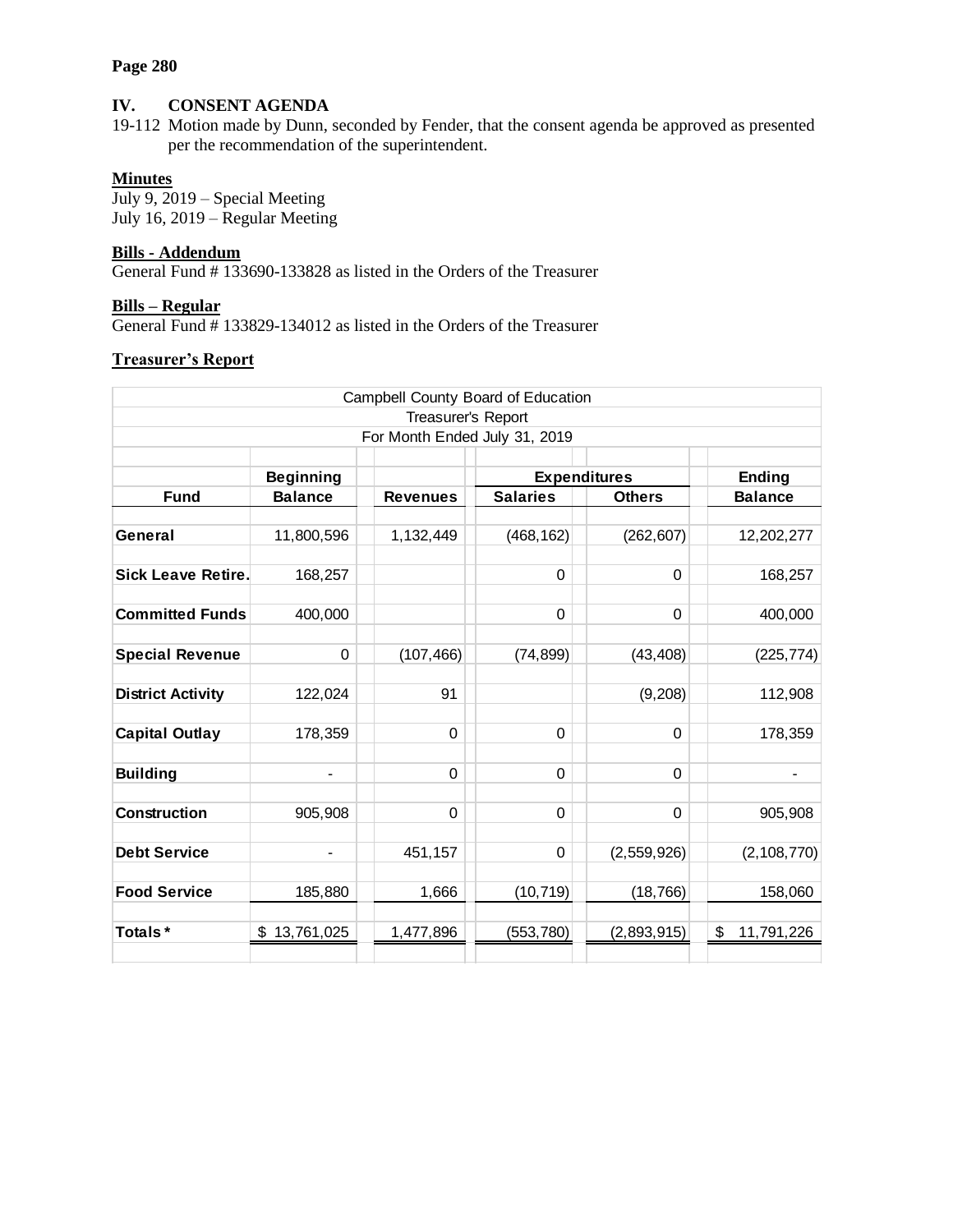### **Leave of Absence Requests**

Karen Bell, Bus Driver at Transportation from August 12, 2019 through September 9, 2019 for FMLA.

Annette Campbell, Bus Driver at Transportation, from May 8, 2019 through May 23, 2019 for FMLA.

Megan Guinan, Teacher at Campbell County Middle School, from August 12, 2019 through November 7, 2019 for FMLA.

Annie Hesch, Teacher at Grant's Lick Elementary, from September 3, 2019 through November 22, 2019 for FMLA.

Terry Howard, Custodian at Central Office, from July 18, 2019 through October 2, 2019 for FMLA

Abigail Schaber, Mental Health Professional at Campbell County High School, from August 7, 2019 through October 30, 2019 for FMLA.

Elizabeth Thornton, Teacher at Campbell County High School, from September 23, 2019 through November 15, 2019 for FMLA.

Pamela Vogel, Teacher at Reiley Elementary from August 14, 2019 through September 23, 2019 for FMLA.

Lauren Waters, Teacher at Campbell Ridge Elementary, from August 12, 2019 through November 13, 2019 for FMLA.

Amy Williams, Teacher at Grant's Lick Elementary, from August 12, 2019 through October 2, 2019 for FMLA.

### **Medicaid Contract with KSBA 2019-20**

The Medicaid School-Based Health Services (SBHS) program assists districts in seeking reimbursement for covered health services listed on Individual Education Plans (IEPs) of children who are eligible under both Individuals with Disabilities Education Act (IDEA) and Medicaid. Campbell County will continue to work with KSBA as our third-party biller. The cost to CCS for receiving this service is 9% of the actual Medicaid reimbursement to the district.

### **District-wide Fundraising Requests 2019-20**

Board policy 09.33 requires schools to submit their fundraising activities to the Board of Education. All schools submitted their fundraising activities for the upcoming school year. Their reports include fundraiser title, projected date, sponsor and purpose.

# **Renewal of K12 Licensing, LLC Agreement**

Renewal of licensing representation agreement between Campbell County Schools and K12 Licensing, LLC to authorize third-party vendors approved by K12 Licensing to use the district's marks/ logos on or in connection with products. K12 Licensing will require that third party licensees produce and distribute the products in a manner that maintains the integrity, character, and reputation of CCS and each school within the district Nothing in this Agreement shall prevent CCS's approved booster clubs, school bookstores, concessionaires, or similar entities from purchasing, selling, marketing or distributing products. CCS will provide artwork for K12 Licensing.

CCS will be paid 60% of Revenues received by K12 Licensing from the sale of Products ("Royalties"). Royalties will be paid to CCS by August 15 after the end of each school year.

This agreement will be ongoing until modified by either party and can be terminated at any time.